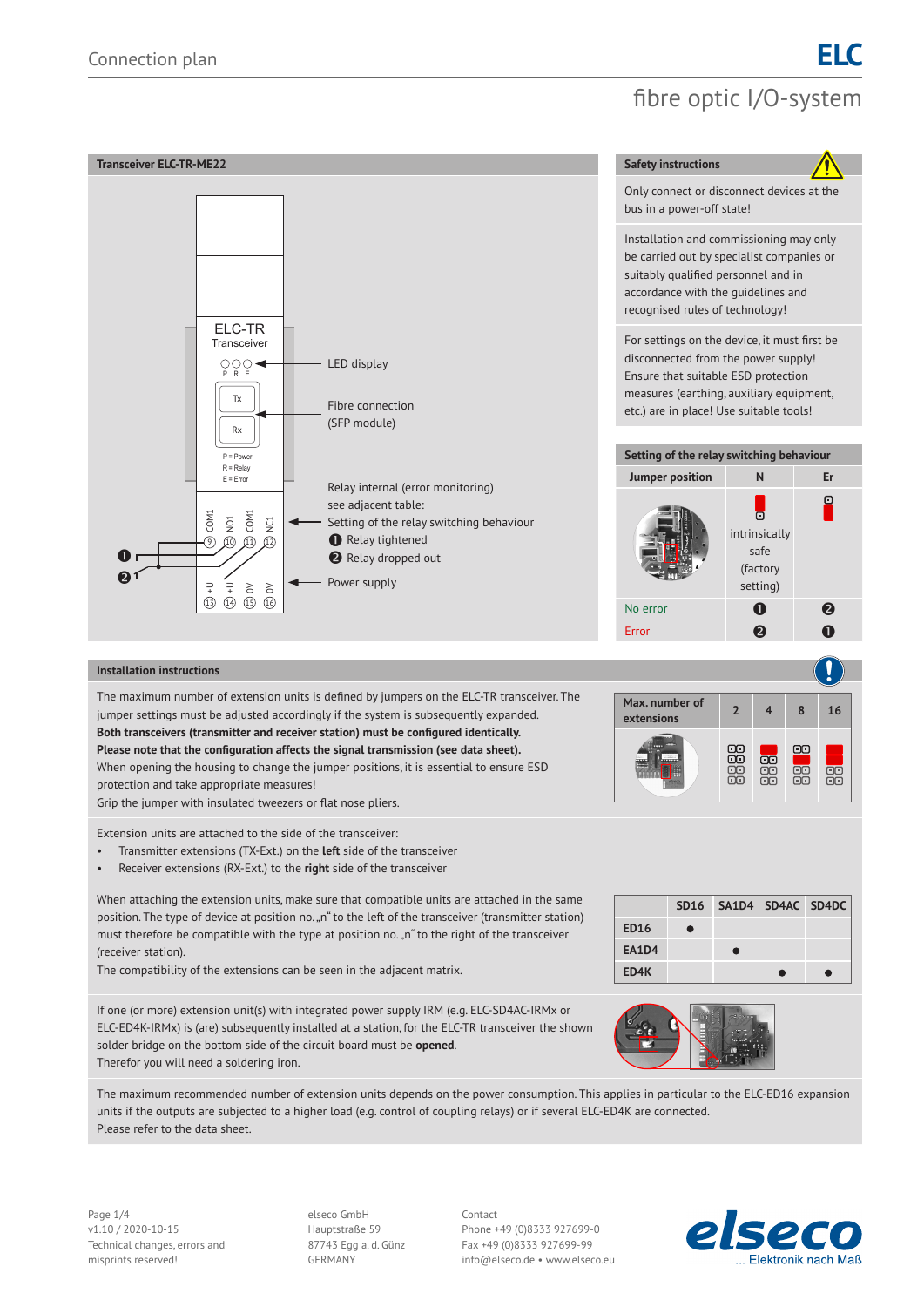

Page 2/4 Contact Contact Contact Contact Contact Contact Contact Contact Contact Technical changes, errors and 87743 Egg a. d. Günz Fax +49 (0)8333 927699-99

v1.10 / 2020-10-15 Hauptstraße 59 Phone +49 (0)8333 927699-0 misprints reserved! GERMANY info@elseco.de • www.elseco.eu

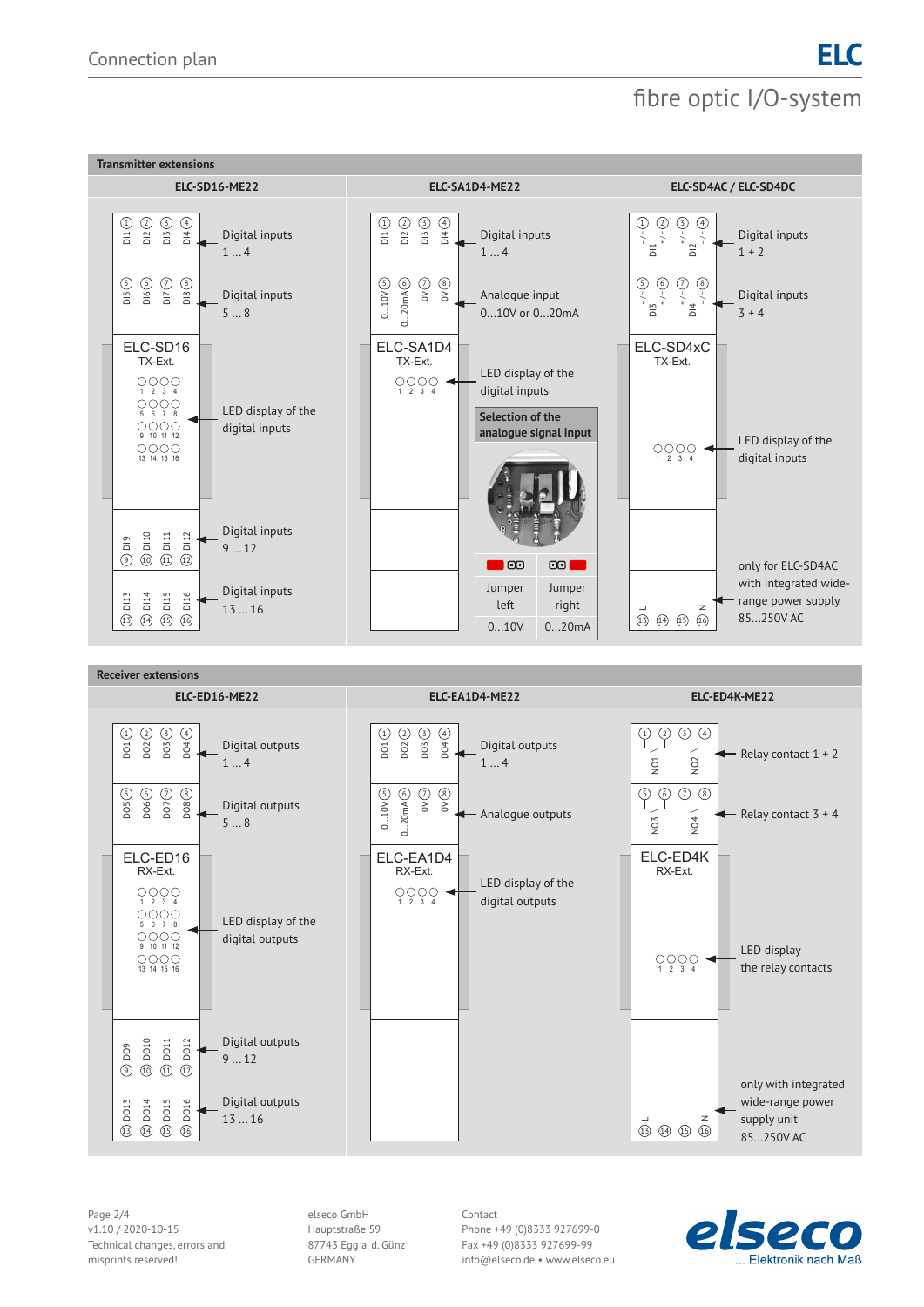## System architecture of an unidirectional system



Page 3/4 Contact Technical changes, errors and 87743 Egg a. d. Günz Fax +49 (0)8333 927699-99

v1.10 / 2020-10-15 Hauptstraße 59 Phone +49 (0)8333 927699-0 misprints reserved! GERMANY info@elseco.de • www.elseco.eu